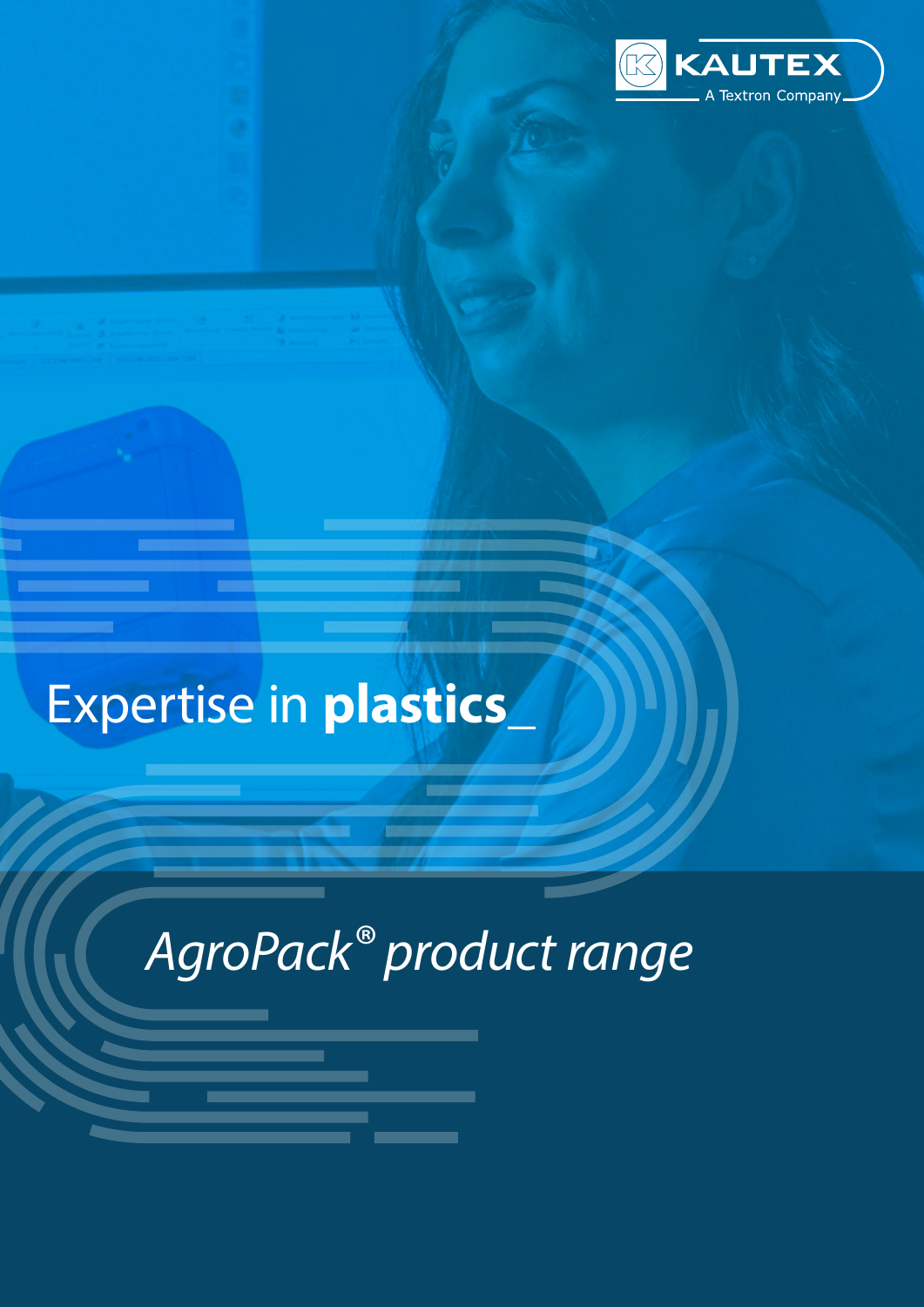**Content**

| <b>GENERAL INFORMATION</b>            |  |
|---------------------------------------|--|
|                                       |  |
|                                       |  |
| <b>OVERVIEW BUSINESS DIVISIONS</b>    |  |
| <b>KAUTEX INDUSTRIAL PRODUCTS</b>     |  |
|                                       |  |
|                                       |  |
| <b>INTENDED USE OF PRODUCTS -</b>     |  |
| <b>MATERIALS AT KAUTEX</b>            |  |
|                                       |  |
|                                       |  |
| <b>USAGE INSTRUCTION FOR BOTTLES,</b> |  |
| <b>JERRYCANS AND CLOSURES</b>         |  |
|                                       |  |





**Barrier material Bonding agent Exterior wall HDPE**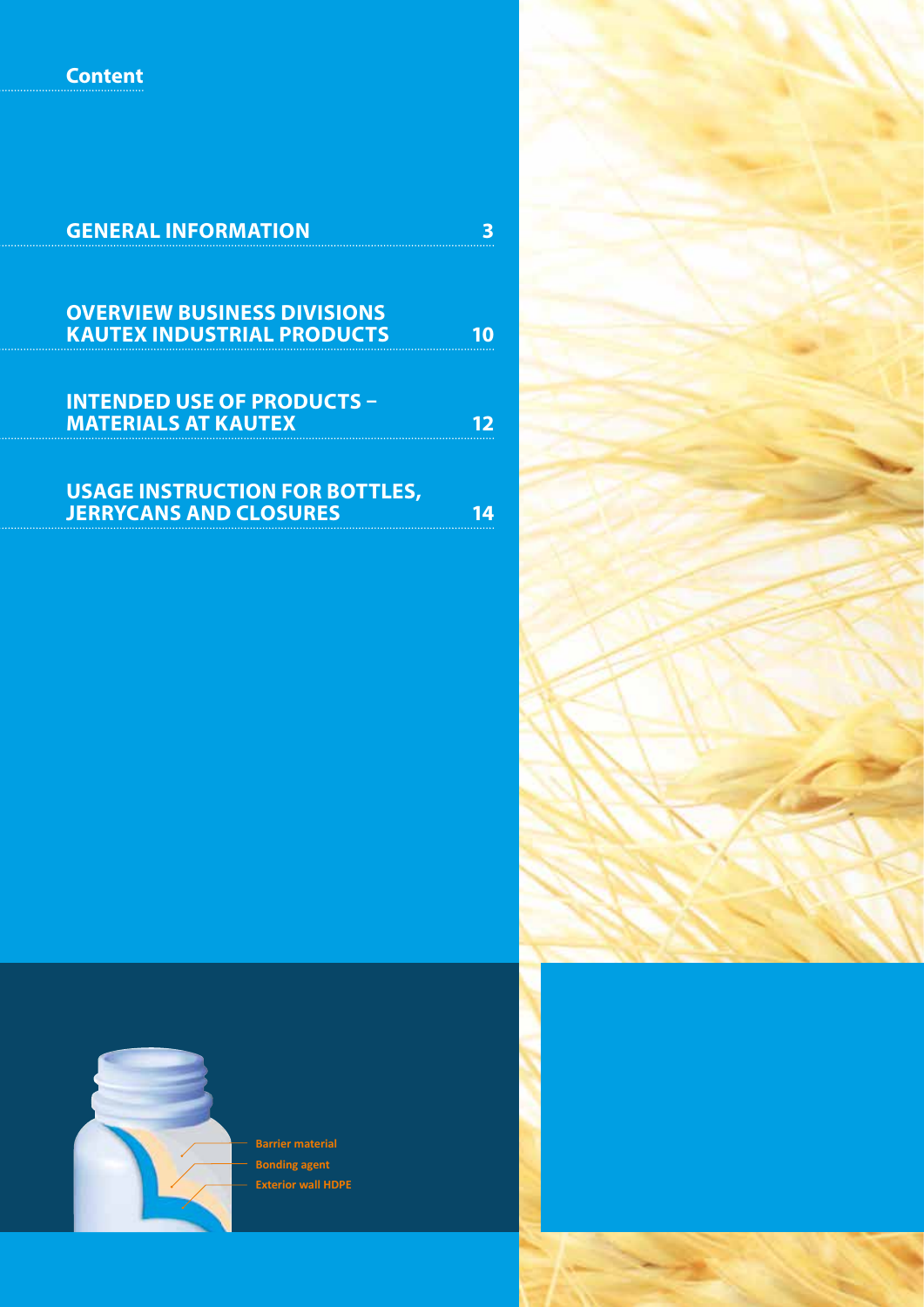### **GENERAL INFORMATION**

#### **Kautex offers you following advantages:**

- § Large product line of bottles and jerrycans in HDPE and Coex as well as individual designs.
- Optional decoration methods: Sleeves, Labels.
- Protection of your brand and protection against counterfeiting by use of latest closure generation as well as optional placement of individual embossing in the packaging.
- **Example 2** Large assortment of closure options with different types of function, impermeability and sealing.
- § Quality and reliability for our packing products made of HDPE as well as co-extrusion made us an approved partner of prominent enterprises of crop protection industry.

**Areas of application for packing with barrier material manufactured by co-extrusion blow moulding:** § Plant protection agents

- 
- Chemical products with a high permeation rate
- § Fuels, fuel oil additives
- Oxygen sensitive media
- § Paints, laquers, solvents
- Flavours

| <b>Product</b>                                           | Volume               | <b>Material</b> | Colour               | Page           |
|----------------------------------------------------------|----------------------|-----------------|----------------------|----------------|
| AgroPack <sup>®</sup> Dual                               | 150/250/500/1.000 ml | <b>HDPE</b>     | white                | 4              |
| AgroPack <sup>®</sup> Dual                               | 150/250/500/1.000 ml | <b>COEX</b>     | white                | 5              |
| AgroPack <sup>®</sup> Dual                               | 5/101                | <b>HDPE</b>     | white/natural colour | 6              |
| AgroPack <sup>®</sup> Dual                               | 5/101                | <b>COEX</b>     | white/natural colour | 6              |
| AgroPack <sup>®</sup> jerrycan                           | 15/201               | <b>HDPE</b>     | white                | $\overline{7}$ |
| AgroPack <sup>®</sup> AC                                 | 15/201               | <b>COEX</b>     | white                | 8              |
| <b>Closures for the</b><br>AgroPack <sup>®</sup> program |                      |                 |                      | 9              |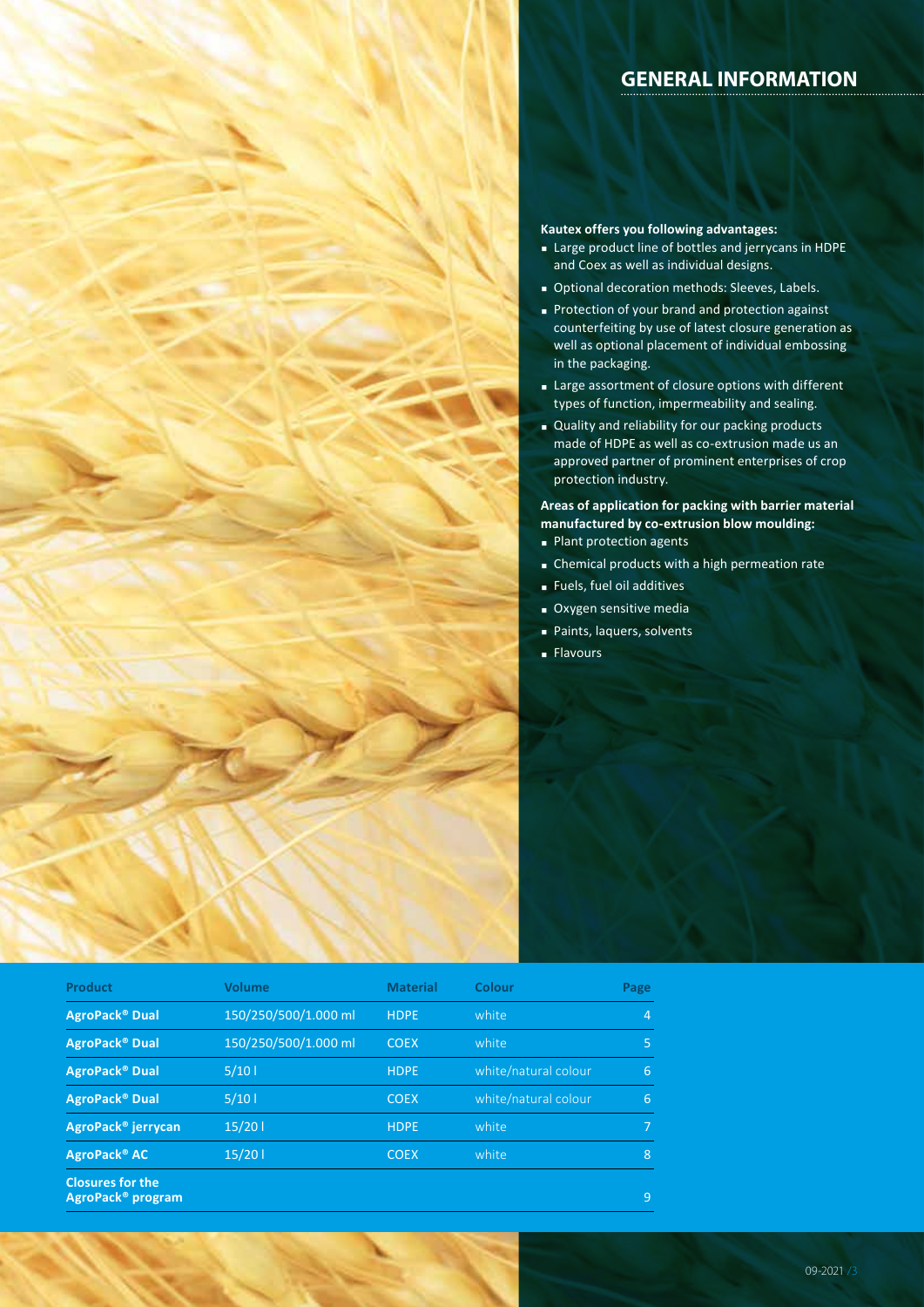### **AgroPack® Dual HDPE 150/250/500/1,000 ml**

*Round White*





 $\bigotimes^{\bullet}$  Not suitable for food.

 "Recycling symbol" in accordance with Directive 97/129/EC and 94/62/EC.

| <b>Nominal</b> | Reference Weight Colour |    |       | Packaging | <b>Approval UN</b>      | Order no. |
|----------------|-------------------------|----|-------|-----------|-------------------------|-----------|
| capacity<br>ml |                         | g  |       | unit pcs. |                         |           |
| 150            | 321 267                 | 22 | white | 2,910     | UN 1H1/Y 1.3 2000086896 |           |
| 250            | 321 243 B               | 30 | white | 3.006     | UN 1H1/Y1.3 2000086417  |           |
| 500            | 321 242 B               | 45 | white | 1,596     | UN 1H1/Y1.3 2000086419  |           |
| 1,000          | 321 217 C               | 73 | white | 790       | UN 1H1/Y1.3 2000086421  |           |
| 1,000          | 321 217 C               | 83 | white | 790       | UN 1H1/Y1.3 2000086403  |           |



4/ 09-2021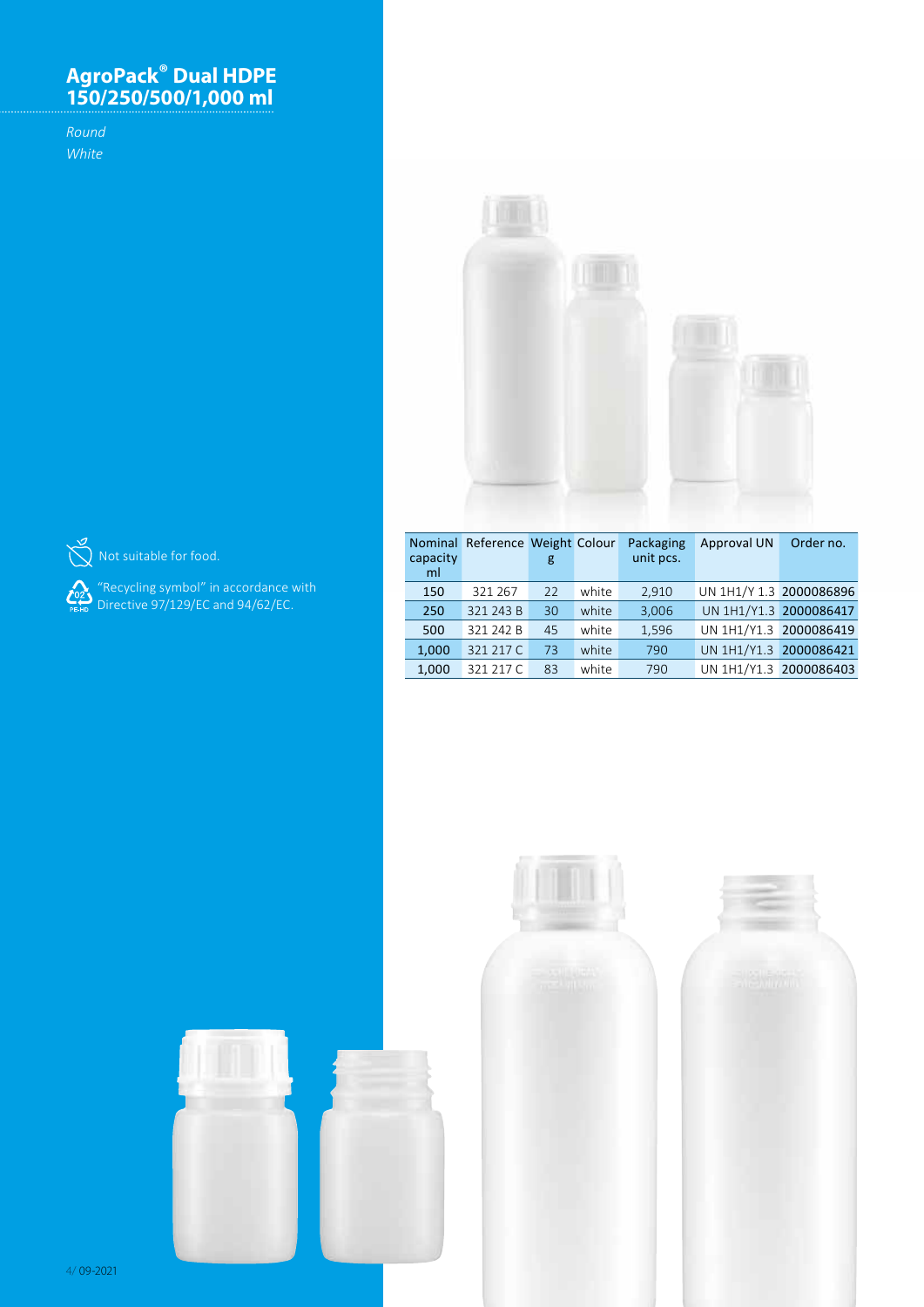## **AgroPack® Dual COEX 150/250/500/1,000 ml**

*Shoulder embossing Round White*



| <b>Nominal</b> | Reference         | Weight | Colour | Packaging unit pcs. | Approval UN | Order no.  |
|----------------|-------------------|--------|--------|---------------------|-------------|------------|
| capacity ml    |                   | g      |        |                     |             |            |
| 150            | 321 267 Mono PA   | 22     | white  | 2,910               | ۰           | 2000086895 |
| 250            | 321 243 B PE/PA   | 30     | white  | 3,006               | 1H1/Y1.3    | 2000086428 |
| 250            | 321 243 B PE/EVOH | 30     | white  | 3,006               | 1H1/Y1.3    | 2000086426 |
| 500            | 321 242 B PE/PA   | 45     | white  | 1,596               | 1H1/Y1.3    | 2000086366 |
| 500            | 321 242 B PE/EVOH | 45     | white  | 1,596               | 1H1/Y1.3    | 2000086422 |
| 1,000          | 321 217 C PE/EVOH | 73     | white  | 780                 | 1H1/Y1.3    | 2000086339 |
| 1,000          | 321 217 C PE/PA   | 73     | white  | 780                 | 1H1/Y1.3    | 2000086431 |
| 1,000          | 321 217 C PE/PA   | 83     | white  | 780                 | 1H1/Y1.3    | 2000086433 |
| 1,000          | 321 217 C PE/PA   | 110    | white  | 780                 | 1H1/Y1.3    | 2000086423 |

Not suitable for food.

"Recycling symbol" in accordance with Directive 97/129/EC and 94/62/EC.

All bottles have the embossing shoulder "AGROCHEMICALS/FITOSANITARIO". The bottles are packed on CP1-paletts (1,200 mm x 1,000 mm).

The bottom imprints indicate date, producer initial "K", mould- and cavity no. as well as the raw material code. For other types, forms, weights or colorations please request an individual offer.

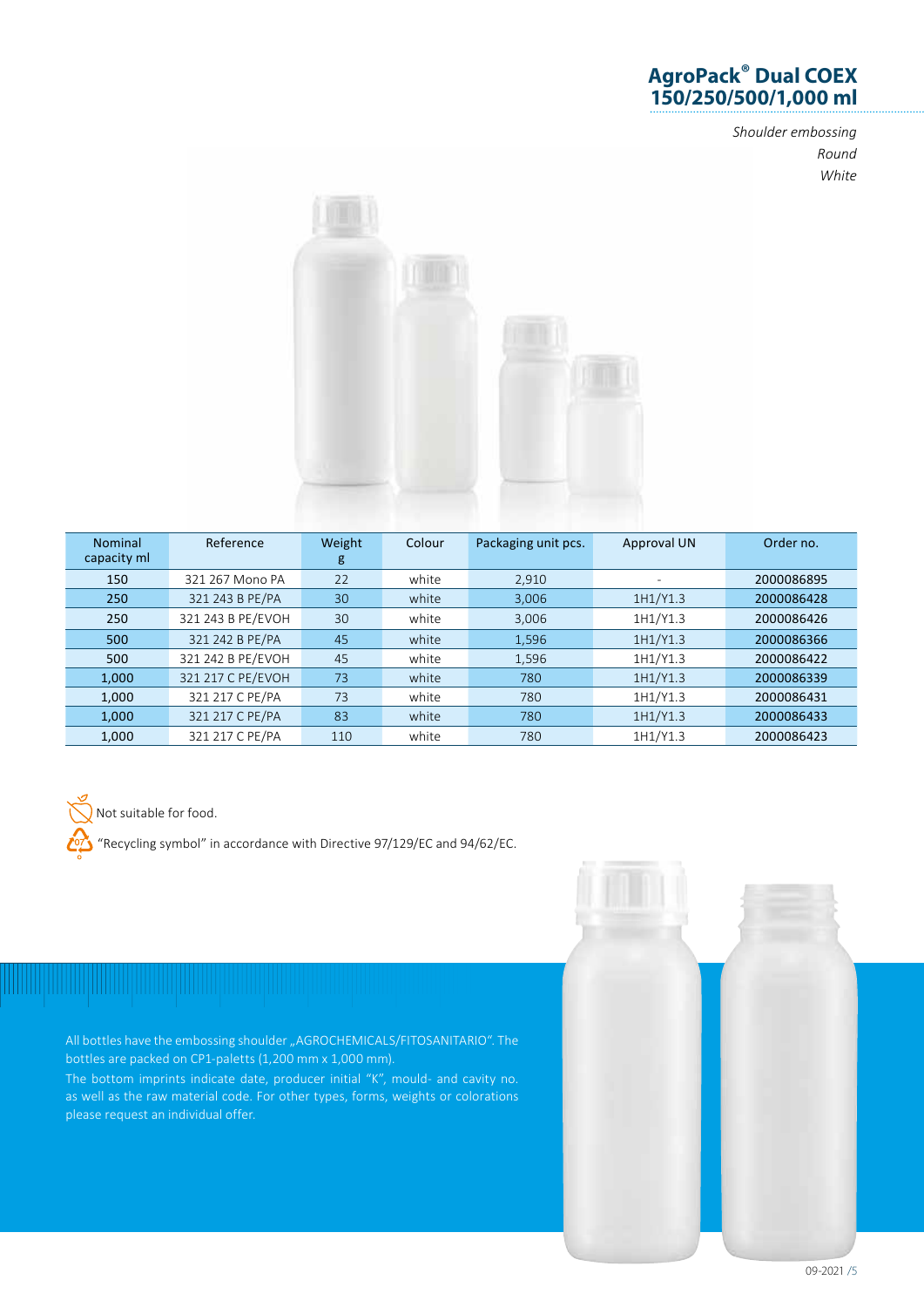

| <b>Nominal</b><br>capacity I | Reference  | Weight | Colour         | Packaging unit | Approval UN  | Order no.  |
|------------------------------|------------|--------|----------------|----------------|--------------|------------|
|                              |            | g      |                | pcs.           |              |            |
| 5.0                          | 720 075 00 | 220    | natural colour | 168            | UN 3H1/Y 1.3 | 2000086517 |
| 5.0                          | 720 075 01 | 220    | white          | 168            | UN 3H1/Y 1.3 | 2000086518 |
| 10.0                         | 720 077 00 | 400    | natural colour | 90             | UN 3H1/Y 1.3 | 2000086521 |
| 10.0                         | 720 077 01 | 400    | white          | 90             | UN 3H1/Y 1.3 | 2000086522 |

 $\bigotimes^{\infty}$  Not suitable for food.



**COM** "Recycling symbol" in accordance with Directive 97/129/EC and 94/62/EC.

## **AgroPack® Dual COEX 5/10 l**

| <b>Nominal</b> | Reference  | Weight | Colour         | Packaging unit | Approval UN  | Order no.  |
|----------------|------------|--------|----------------|----------------|--------------|------------|
| capacity l     |            | g      |                | pcs.           |              |            |
| 5.0            | 720 076 00 | 220    | natural colour | 168            | UN 3H1/Y 1.3 | 2000086515 |
| 5.0            | 720 076 01 | 220    | white          | 168            | UN 3H1/Y 1.3 | 2000086516 |
| 10.0           | 720 078 00 | 400    | natural colour | 90             | UN 3H1/Y 1.3 | 2000086519 |
| 10.0           | 720 078 01 | 400    | white          | 90             | UN 3H1/Y 1.3 | 2000086520 |



Not suitable for food.



"Recycling symbol" in accordance with Directive 97/129/EC and 94/62/EC.

The jerrycans are packed on wooden pallets CP1 (1,200 mm x 1,000 mm). The bottom imprints indicate date, producer initial "K", mould and cavity no. as well as the raw material code. Please request an individual offer for labelled jerrycans or with sleeves as well as for other types, forms, weights or colorations.

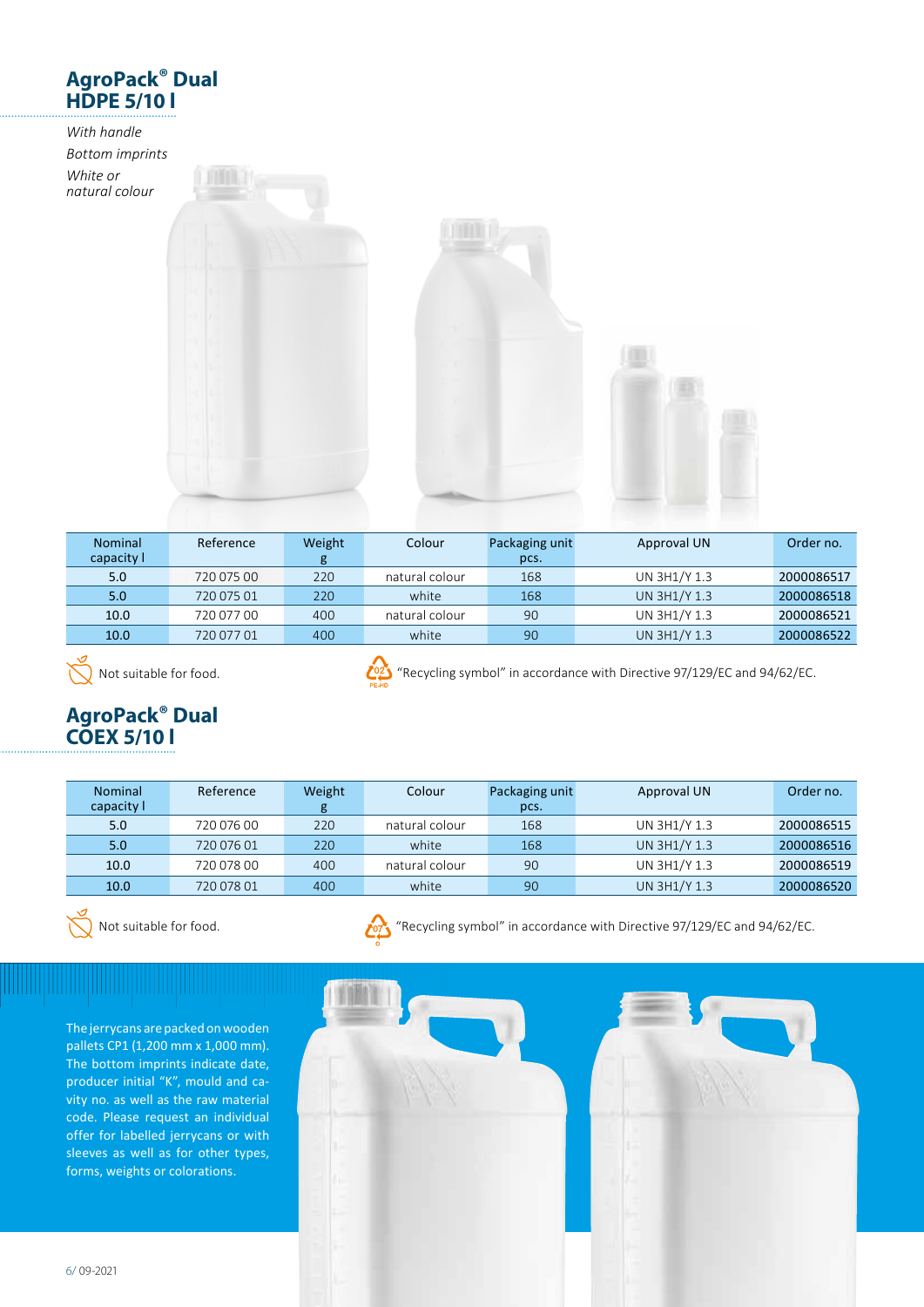

|          | Nominal Reference | Type                      |       |       |      | Weight Colour Packaging Approval UN | Order no. |
|----------|-------------------|---------------------------|-------|-------|------|-------------------------------------|-----------|
| capacity |                   |                           | g     |       | unit |                                     |           |
|          |                   |                           |       |       | pcs. |                                     |           |
| 15.0     |                   | 723 015 01 Serie A DIN 60 | 900   | white | 48   | UN 3H1/X1.9 2000086727              |           |
| 20.0     |                   | 723 020 xx Serie A DIN 60 | 1.200 | white | 36   | <b>UN 3H1/X1.9</b>                  |           |
| 20.0     |                   | 723 020 35 Serie A DIN 60 | 950   | white | 36   | UN 3H1/X1.9 2000097937              |           |
| 20.0     |                   | 724 022 00 Serie F DIN 63 | 750   | white | 90   | UN 3H1/X1.4 2000097917              |           |
| 20.0     |                   | 724 021 13 Serie F DIN 60 | 860   | white | 90   | UN 3H1/X1.9 2000097507              |           |



Suitable for food.

"Recycling symbol" in accordance with Directive 97/129/EC and 94/62/EC.

The jerrycans are packed in PE-bars on europaletts (1,200 x 800 mm). We would be pleased to prepare you an offer for labeled jerrycans as well as for other models, forms and coloring.

### **AgroPack® Jerrycans HDPE 15/20 l**

*Bottom imprints Label Different forms*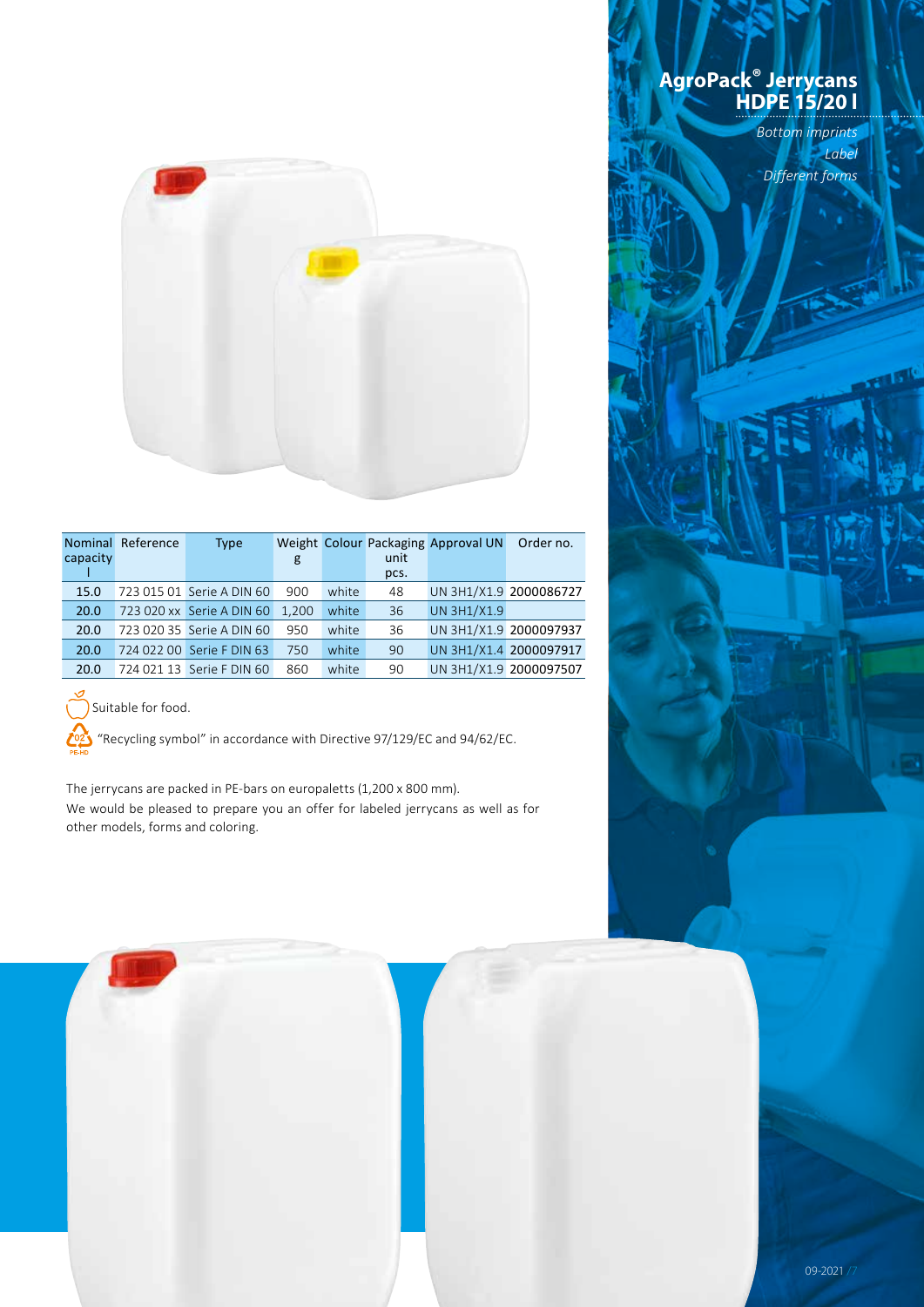

*Bottom imprints Label Different forms*



| <b>Nominal</b><br>capacity l | <b>Type</b>    | Weight | Colour | Packaging unit pcs. | Approval UN  | Order no. |
|------------------------------|----------------|--------|--------|---------------------|--------------|-----------|
| 15.0                         | Seri AC DIN 60 | 930    | white  | 48 on CP1-pallet    | UN 3H1/Y 1.9 |           |
| 20.0                         | Seri AC DIN 60 | 1.100  | white  | 36 on europallet    | UN 3H1/Y 1.9 |           |

Not suitable for food.



"Recycling symbol" in accordance with Directive 97/129/EC and 94/62/EC.

The jerrycans are packed in PE-bars on europaletts (1,200 mm x 800 mm) or on CP1-paletts (1,200 mm x 100 mm).

We would be pleased to prepare you an offer for labeled jerrycans as well as for other models, forms and coloring.

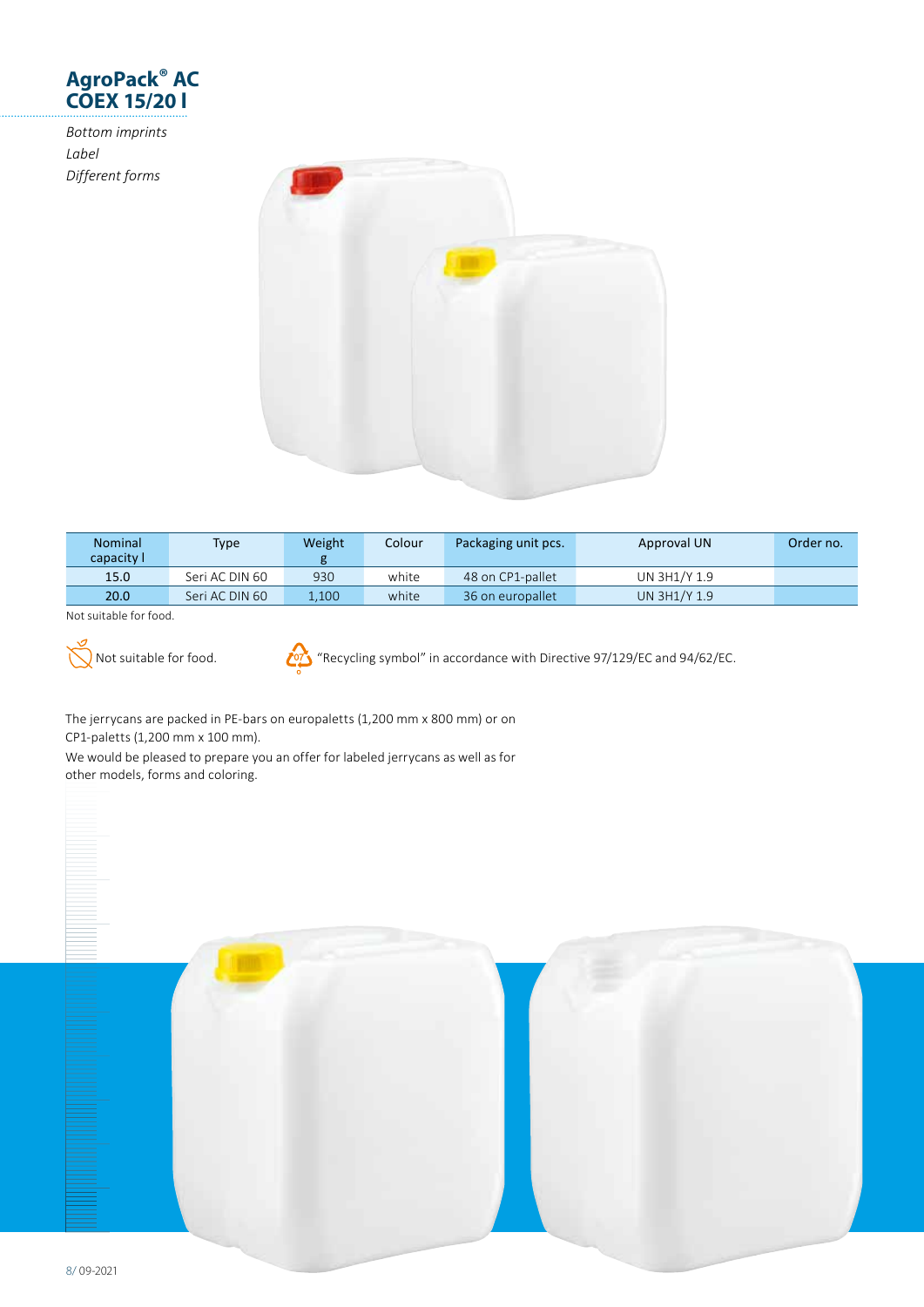## **Closures for the AgroPack® product range**

| Type of closure                         | ml/l           | Type of seal                                         | Approval UN    |
|-----------------------------------------|----------------|------------------------------------------------------|----------------|
|                                         | 150 ml         | Alu/Surlyn                                           |                |
|                                         |                | tamper evident ring and induction sealing            |                |
|                                         |                | induction sealing                                    | $\pmb{\times}$ |
| AgroPack®Dual                           |                | push & turn with induction sealing                   |                |
| <b>HDPE &amp; COEX</b>                  | 250 ml         | tamper evident ring and induction sealing            | X              |
|                                         |                | venting closure with induction sealing               | $\mathsf{X}$   |
|                                         |                | tamper evident ring and PE-liner                     |                |
|                                         |                | tamper evident ring and PE-PA-PE-liner               |                |
|                                         |                | induction sealing                                    | $\mathsf X$    |
|                                         |                | push & turn with induction sealing                   |                |
|                                         | 500 ml         | tamper evident ring and induction sealing            | X              |
|                                         |                | venting closure with induction sealing               | $\mathsf X$    |
|                                         |                | tamper evident ring and PE-liner                     |                |
| AgroPack®Dual                           |                | tamper evident ring and PE-PA-PE-liner               |                |
| HDPE & COEX                             |                | induction sealing                                    | $\pmb{\times}$ |
|                                         |                | push & turn with induction sealing                   |                |
|                                         | 1,000 ml       | tamper evident ring and induction sealing            | $\pmb{\times}$ |
|                                         |                | venting closure with induction sealing               | $\pmb{\times}$ |
|                                         |                | tamper evident ring and PE-liner                     |                |
|                                         |                | tamper evident ring and PE-PA-PE-liner               |                |
|                                         | 5.01           | Induction sealing                                    | X              |
|                                         |                | tamper evident ring and induction sealing            | $\mathsf X$    |
|                                         |                | tamper evident ring and PE-PA-PE-liner               | $\pmb{\times}$ |
|                                         |                | push & turn with induction sealing                   | $\mathsf X$    |
| AgroPack®Dual                           |                | venting closure with induction sealing               | X              |
| <b>HDPE &amp; COEX</b>                  | 10.01          | induction sealing                                    | $\mathsf X$    |
|                                         |                | tamper evident ring and induction sealing            | $\mathsf X$    |
|                                         | 15.01<br>20.01 | tamper evident ring and PE-PA-PE-liner               | $\mathsf X$    |
|                                         | <b>COEX</b>    | push & turn with induction sealing                   | $\mathsf X$    |
|                                         |                | venting closure with induction sealing               | $\mathsf X$    |
|                                         |                |                                                      |                |
| AgroPack®Dual                           | 20.01          | induction sealing                                    | X              |
| <b>HDPE</b>                             |                |                                                      |                |
|                                         |                |                                                      |                |
|                                         |                | tamper evident ring with induction sealing DIN 60/61 | $\mathsf X$    |
|                                         | 15.01          | tamper evident ring with venting DIN 60/61           | X              |
| AgroPack®Dual<br><b>HDPE &amp; COEX</b> |                | tamper evident ring DIN 60/61                        | $\mathsf X$    |
|                                         |                | tamper evident ring with venting DIN 60/61           | $\mathsf X$    |
|                                         | 20.01          | tamper evident ring DIN 60/61                        | $\pmb{\times}$ |

For other colours and standard wads with different facings on EPE and cardboard backing please ask for an special offer.

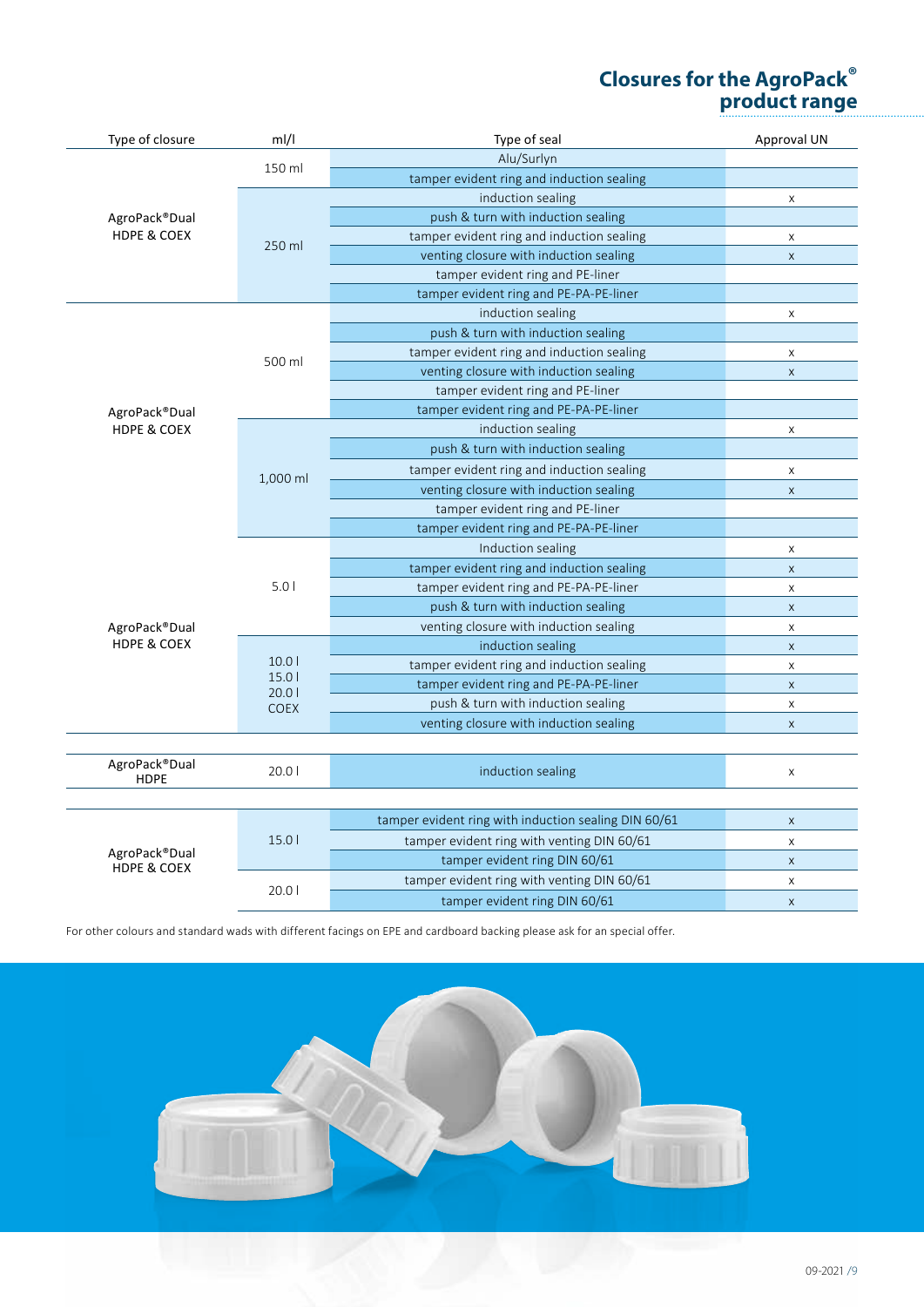## Know how **and competence\_** *for successful products*

**KAUTEX Textron has been specialised in manufacturing extrusion-blown plastic containers for eight decades. Goal-directed with uncompromising standards for quality and customer focus, we have made our products to belong to the most successful on the international market. We are meeting the challenges of tomorrow by resolutely leveraging the capacity for innovation and technological** 

**leadership in plastics processing of our international group.**

#### **Standard Packaging**

- § Successful products for laboratories, chemical industries and pharmacy
- Many versions, sizes, materials, accessories
- **Exercial applications also possible with barriers** (coex, fluorination)
- Available ex stock
- **Many models available with UN approval**

#### **Special Packaging**

- Bottles and jerrycans made of PE, PP, PVC and PETG; for special applications also available with barriers (coex)
- **•** The customer determines the design and pays for the mould; the products are supplied only to this customer
- **UN approval available**
- § Rapid Prototyping concept

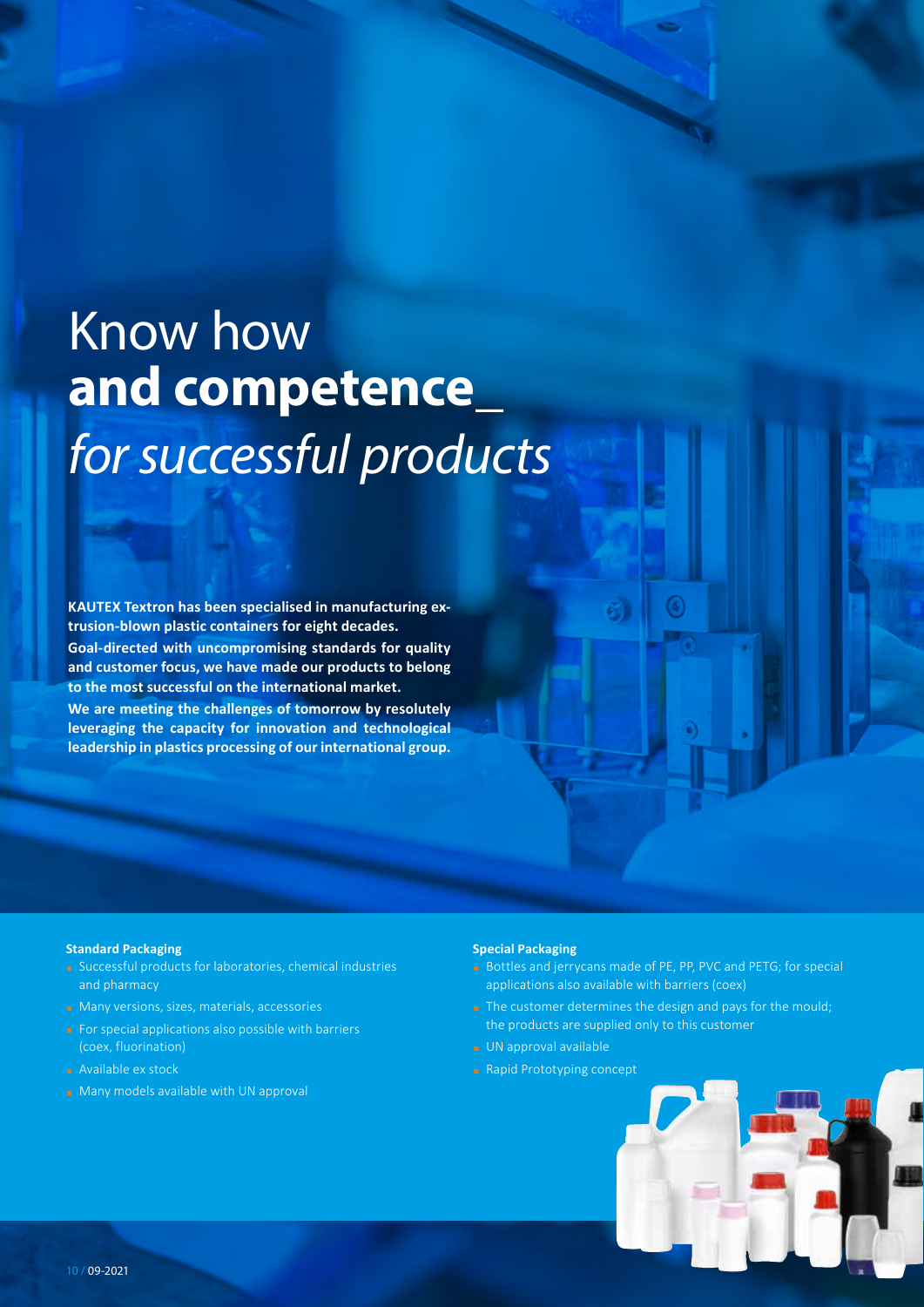

#### **Jerrycans**

- § Jerrycans: 2 l/2.5 l/3 l/5 l/6 l/8 l/10 l/12 l/15 l/20 l/25 l/30 l
- § Available ex stock
- § UN approval available

#### **AgroPack® Product Range**

- § Jerrycans for crop protection agents: 5 l/15 l/10 l/20 l
- § Bottles for crop protection agents: 250 ml/500 ml/1,000 ml
- **•** Available with and without barrier (coex)

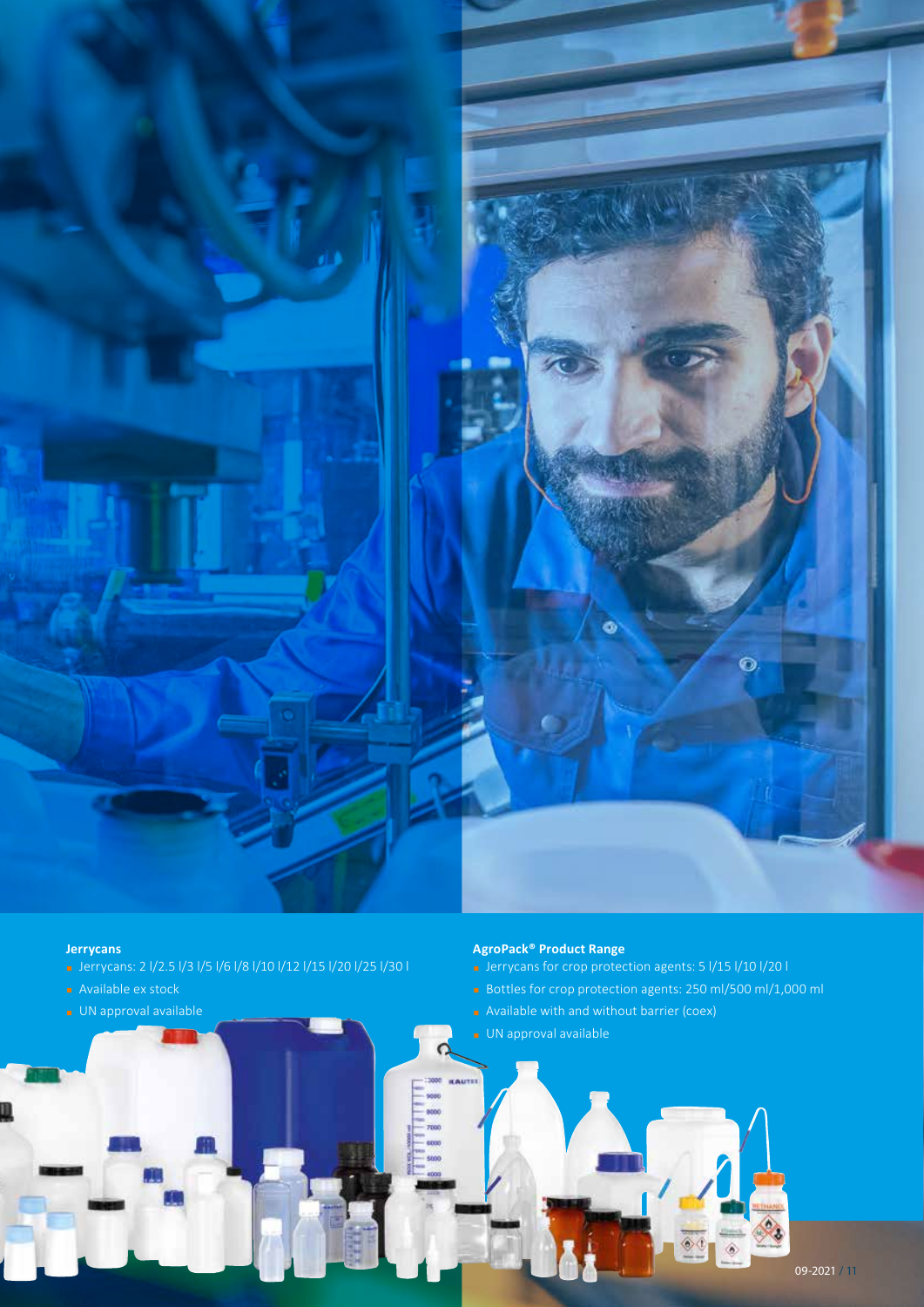## Intended use of **products\_**

## *Materials at Kautex*

The bottles and containers in this catalogue are, if not labeled otherwise, suitable for foods and satisfy the European requirements of Regulation (EC) No. 1935/2004 and Regulation (EU) No. 10/20111. The bottles and containers can therefore be used within the European Economic Area as food packaging. We would be glad to provide the corresponding declarations of conformity upon request and recommended closures which are safe for contact with foods and would be suitable for your applications.

The bottles and containers in this catalogue satisfy the European legal requirements for packages for cosmetic goods according to Regulation (EC) No. 1223/20091. They are therefore permissible for use within the European Economic Area as packaging for cosmetic products. The conditions for use and notices regarding safe use found in the respective declarations of conformity and product data sheets must be observed.

Our UN packagings satisfy the legal requirements of the GGVSEB and the European agreements ADR, ADN and RID for the carriage of dangerous goods by road, rail and inland waterways. The UN dangerous materials packagings satisfy the requirements of European chemical law for packages for hazardous substances and mixtures according to Regulation (EC) No. 1272/2008.

They are therefore permissible for use within the European Economic Area as packaging for hazardous substances and mixtures. The provision and notices regarding the proper use of the packaging according to the UN permits of the Federal Institute for Materials Research and Testing (BAM) must be observed.

Our products can frequently also be used or adapted for purposes other than those cited. We possess our own productions facilities in which packages of pharmaceutical and medical products can be produced in accordance with GMP standards for pharmaceutical products and medical devices pursuant to Directive 2003/94/EC and Directive 93/42/EEC.

If you have a use in mind for pharmaceutical and medical purposes or a use that deviates from the above, please contact us so that we can find a solution tailored to your needs. The same holds true for uses outside of the European Economic Area and for UN dangerous goods packages that fall outside of the territorial scope of the European agreements ADR, ADN, and RID. Without consulting with us, any uses that deviate from the proper uses listed above lie in the responsibility of the user.

#### **Registration**

As we are manufacturing products according to the REACh regulation, we are not directly affected by the registration. However our suppliers are subject to this obligation and we are working closely with them.

#### **Substances of Very High Concern – SVHC**

The currently applicable SVHC list (candidate list) defines substances for which there is a registration obligation to customers and downstream users. According to article 33 of the REACh regulation, the manufacturing company shall "supply to the consumer all information available to him concerning the safe use of the product, and shall at least supply the name of the relevant substance".

#### **Substances of REACh Appendix XIV and XVII**

Based on the substances defined in the candidate list, the EU discusses which of these substances require authorization. In cooperation with our suppliers, we are launching appropriate activities in case that our products contain substances listed in Appendix XIV so that they have to be replaced.

#### **Restrictions are listed in Appendix XVII:**

The restrictions are very specific and often combined with limit values. Again, Kautex is in close contact with our suppliers in order to ensure compliance with the material restrictions. You will find more detailed information related to REACh at http://echa.europa.eu/

Without UN permits, our products may be used for packaging for hazardous substances and mixtures according to Regulation (EC) No. 1272/2008 only if the user can guarantee that the requirements according to Article 35 of this regulation are observed. This check must be performed by the user on his or her own responsibility. In particular, the user must make sure the respective content does not damage the materials of packages and closures or react with these materials to form dangerous compounds.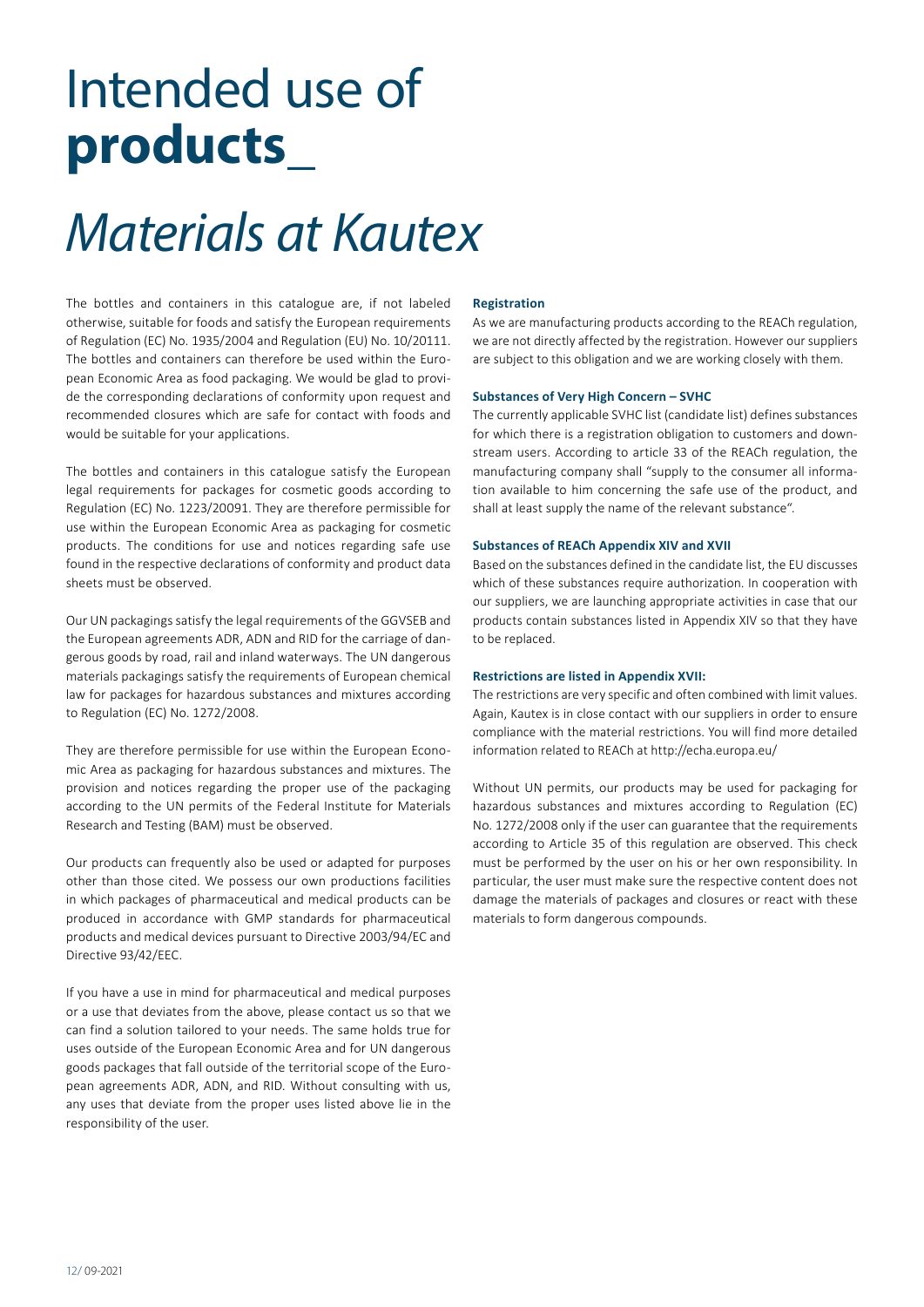#### **Polyolefins (PE): LDPE, HDPE, PP**

- **•** Physiologically inert
- **•** Flexible and inherently stable
- § Good chemical resistance
- § Shatter-proof
- PP is autoclavable

#### **Polypropylen (PP)**

- § Rigid and inherently stable
- Very good chemical resistance
- Features a very good resistance against tension cracking
- In thin layers almost transparent, thicker layers are translucent up to opaque white

#### **Low-density Polyethylene (LDPE)**

- § Flexible, tough and shatter-proof
- In thin layers almost transparent, thicker layers are translucent up to opaque white
- Resistant to water, aqueous solutions

#### **High-density Polyethylene (HDPE)**

- § Rigid and shatter-proof
- **•** Slightly transparent in thin layers, in thicker layers weakly translucent to opaque white
- Resistant to water, aqueous solutions and most chemicals
- § Excellent water vapour resistance

#### **Polyvinyle chloride (PVC hard)**

- **•** Physialogically inert
- Crystal-clear or transparent brown
- § Good chemical resistance
- **Extremely rigid, high breaking resistance**
- High transparency
- Resistant to water, aqueous solutions, alcohols and oils
- § Slight gas permeability, e.g. to oxygen
- Adequate water vapour resistance in most cases

#### **Co- Polyester (PETG) (Polyethylene Terephthalat Glycole)**

- **•** Pysiologically inert
- § Flexible and inherently stable
- High transparency (glass-clear), optically brilliant
- § Shatter-proof
- Resistant to water, aqueous solutions, salts,
- **Aliphatic mediums, hydrocarbons und oils**

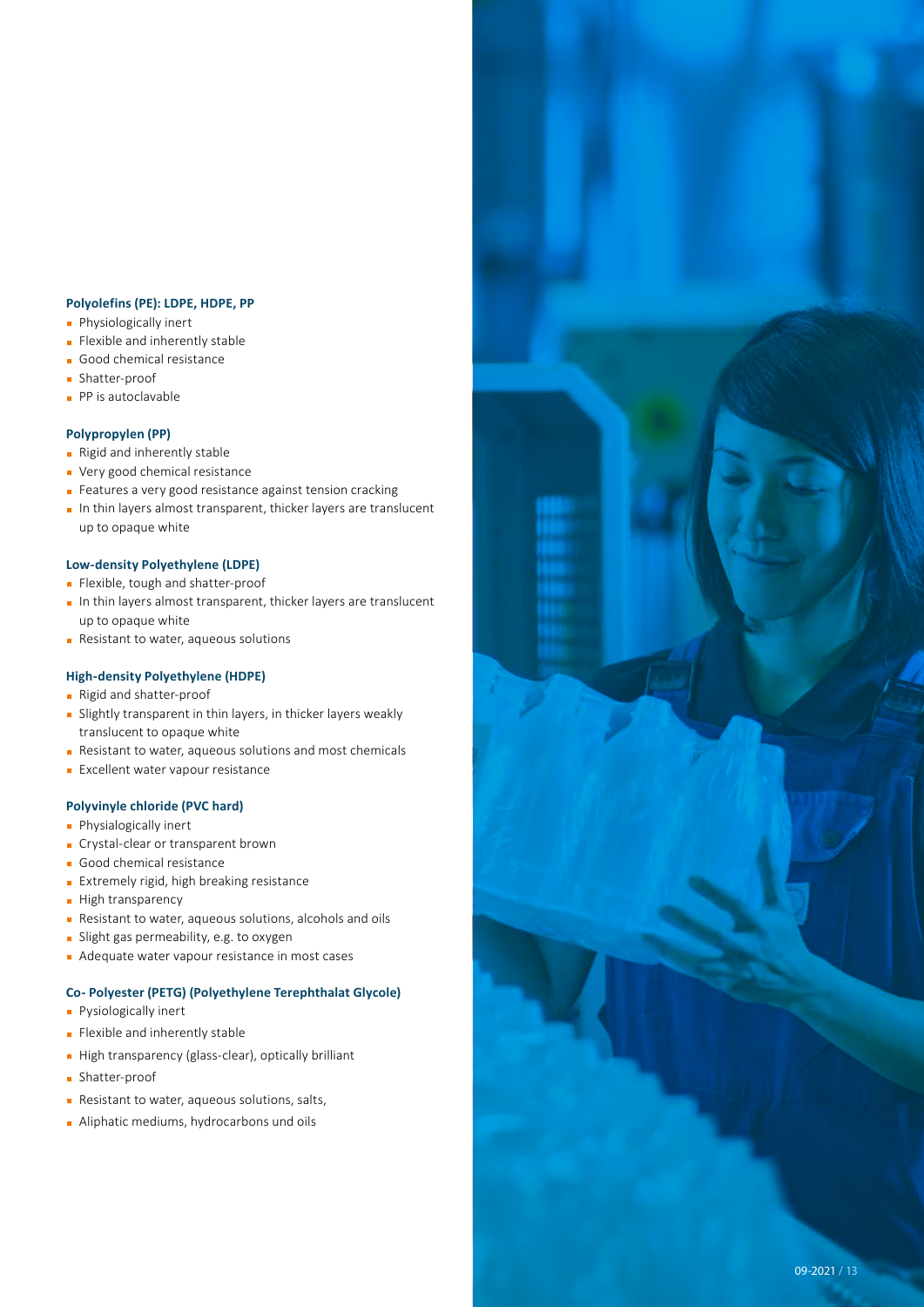## Usage **instructions\_**  *for bottles, jerrycans and closures*

#### **1 General Information**

This usage instruction contains important information in connection with German law governing product safety in order to ensure the safety and protect the health of users. It must be ensured that this information is brought to the attention of the users (Directive 2001/95/EC on General Product Safety).

In the case of UN dangerous goods packaging, all stipulations and notes on the respective UN approval relating to proper use of packaging are to be respected and communicated to any and all parties using this packaging for dangerous goods. Only the respective closures licensed in the respective approval may be used. UN approvals can be viewed at the homepage of the Bundesanstalt für Materialforschung und -prüfung https://app.tes.bam.de/php/d-bam/index. php?id=start

#### **2 Storage**

The recommended storage temperature for bottles/jerrycans should be between  $+ 5$  °C and  $+40$  °C. Higher temperatures may cause deformity of the bottles/jerrycans.

The bottles/jerrycans must not be exposed to direct sunlight in order to avoid the containers' mechanical properties being negatively affected.

#### **3 Use/filling**

The unused bottles/jerrycans should only be used up to 5 years after the production date. Please make sure that the packaging and in particular the sealing zones are not damaged/negatively affected when emptying and filling the containers. Avoid any and all mechanical or thermal damage to the bottles/jerrycans. Please use the degassing closures for gaseous goods.

#### **4 Filling hot substances**

Do not stack the bottles/jerrycans while they are still warm. The bottles/jerrycans may only be closed after having cooled down, or only with a degassing closure in order to ensure pressure equalization.

The bottles/jerrycans should be able to cool off quickly. If they maintain higher temperatures (60–80 °C) for a lengthy period, it could cause permanent deformation of the jerrycans. The bottles/jerrycans must be filled in an upright position on a level surface. Floors or areas with openings or unsuitable pallets (light pallets) should be avoided.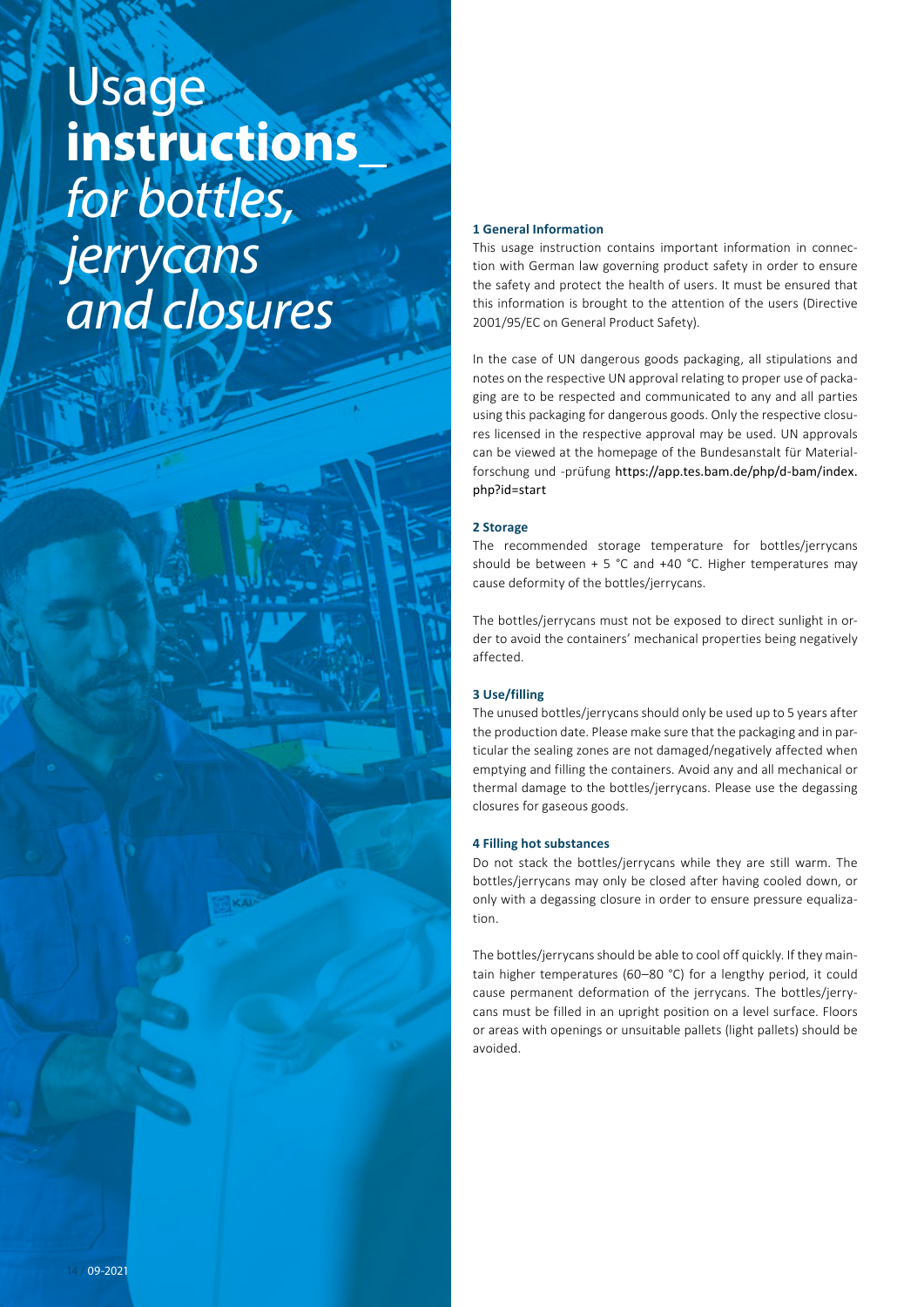Ensure the packaging container is securely positioned and fill the filling product into the filler opening provided for this purpose at atmospheric pressure. If the filling temperature should ever exceed 40°C, consult the supplier of the packaging container beforehand. To prevent vacuum deformation when cooling down, measures must be taken to ensure sufficient ventilation of the packaging container to compensate for the vacuum. Stacking should also be avoided until the packaging container has completely cooled down.

Packaging containers for the transport of dangerous goods must be properly closed both after filling and before handing over for carriage.

#### **5 Chemical stability**

Our products without UN approval may only be used as packaging for dangerous substances and mixtures in accordance with Regulation (EC) no. 1272/2008 if the user ensures that the requirements set out in Article 35 of this Regulation have been adhered to. This inspection is to be conducted by the user under his own responsibility. In particular, it is to be inspected whether the respective content does not damage the material constituting the packaging and fastenings or can react with these to form hazardous compounds. You will find information on the chemical stability of basic materials that are used in our catalogue. Please follow the link: https://www. kautex.com/en/packaging/catalogs-brochures

The filling product is then allocated (and hence evidence of chemical compatibility provided) either using the assimilation method described under ADR 4.1.1.21 or via allocation according to a laboratory method test.

#### **6 Emptying**

As packaging containers do not usually have a bottom outlet, they can only be emptied via the filler opening. This can be done independently or by using suitable pumps or suction devices.

When the content is poured out independently, there is a tendency for the packaging container to "gurgle" (content surge) so the container must be emptied with appropriate caution. If the packaging container is mounted on a surface when the content is emptied out, the surface should be such that it does not damage the packaging container. If larger packaging containers are also emptied in this way, appropriate levers and turning devices are to be used.

When emptying using a drum pump or suction device, ensure that the packaging container is standing on a level surface free of foreign bodies. The container must be secured to prevent it from tipping over. The extraction lances should be suitable for the size of the container and the diameter of the filler opening so that these do not damage the packaging container.

The emptying of the container should never be carried out under pressure. It should also be ensured that no vacuum forms in the packaging container during emptying.

#### **7 Re-use**

Packaging containers are basically designed for one-off use, or they can be reused depending on the design and the preceding use. The prerequisite is that before refilling and handing over for conveyance, the container is inspected to ensure it is free from corrosion, contamination or other damage.

In any event, it should be ensured that the packaging container meets the same standards for re-use as it did before the initial filling. Every packaging container that shows signs of reduced strength must no longer be used. (ADR sub-article 4.1.1.9) The responsibility for inspection and re-use lies with the user.